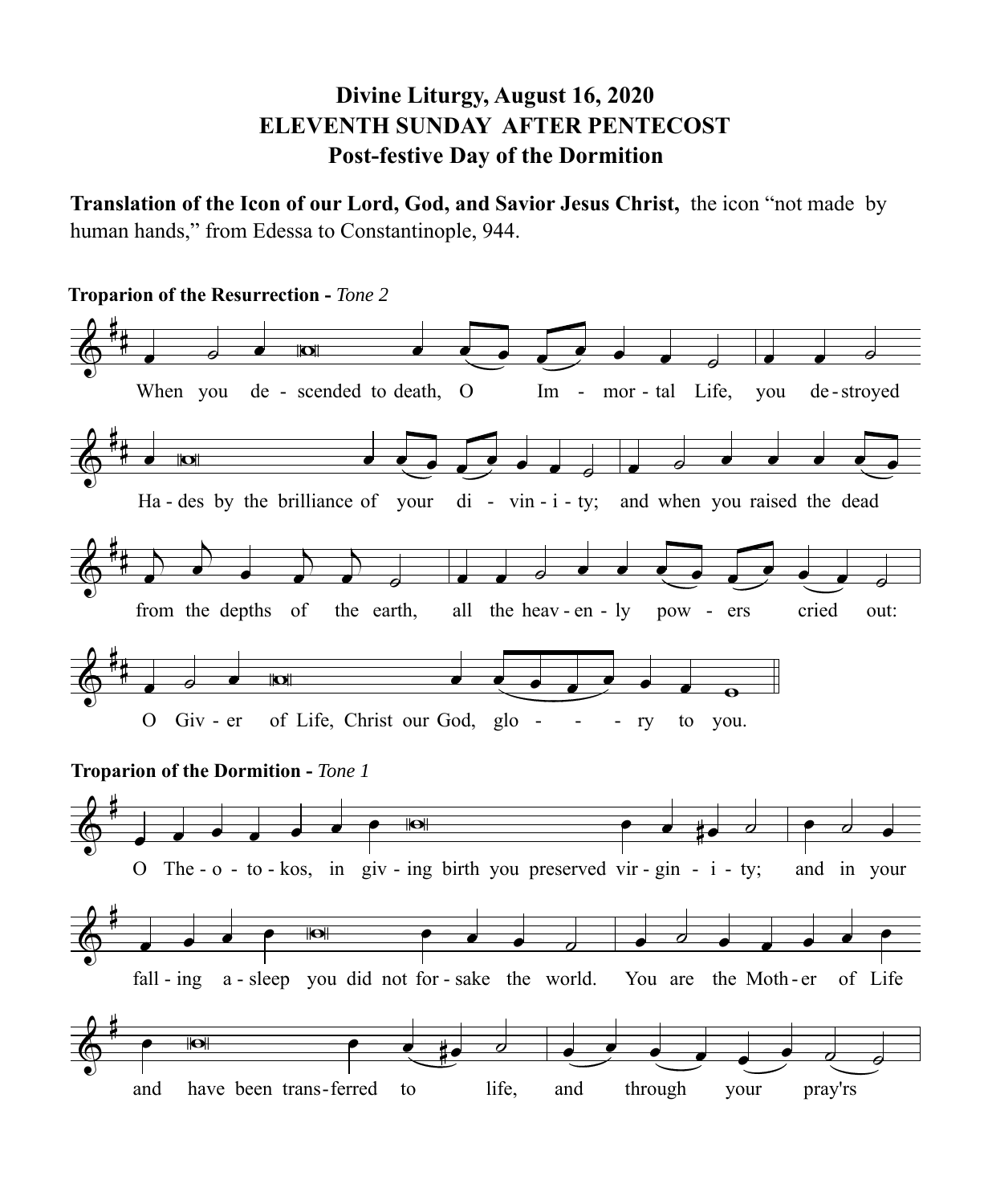

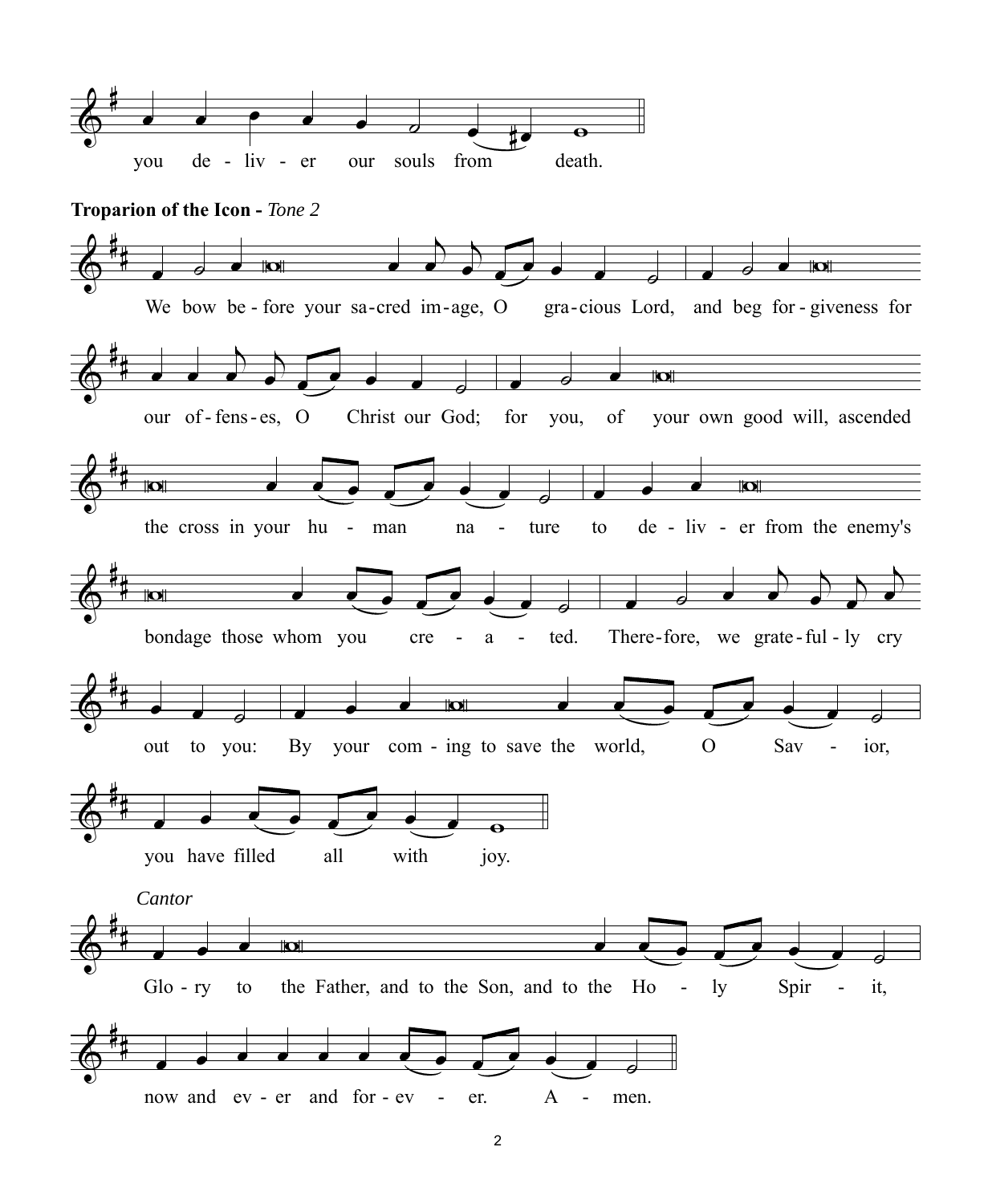**Kontakion of the Dormition -** *Tone 2*



**Prokeimenon of the Resurrection** - *Tone 2* (Psalm 117:14,18):



*Verse:* The Lord punished me severely but did not hand me over to Death.

**Prokeimenon of the Icon** - *Tone 4* (Psalm 97:1a, 3b):



*And then immediately:*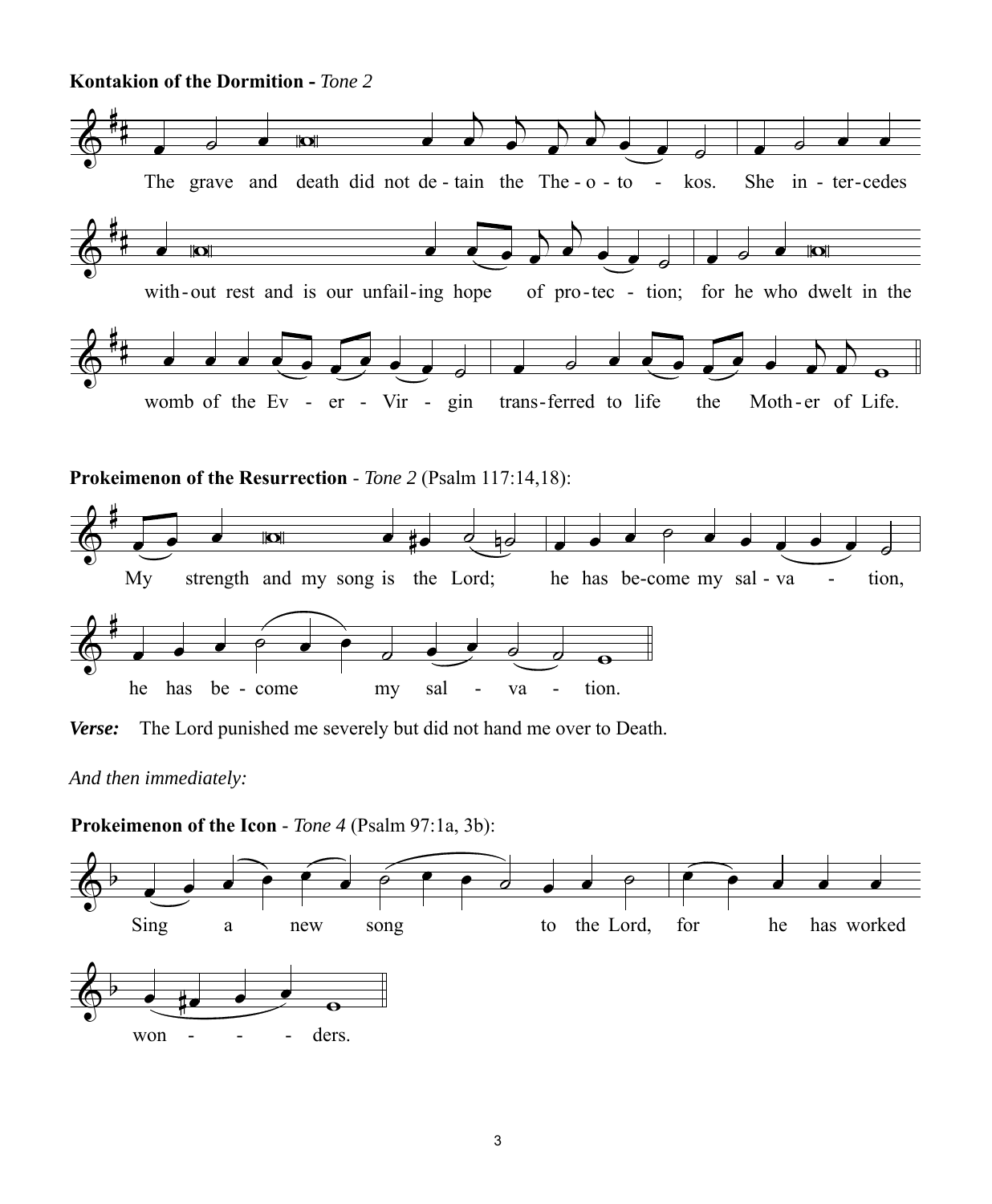**Alleluia of the Resurrection** - *Tone 2* (Psalm 19:2,10):



*Verse:* The Lord will hear you on the day of distress; the name of Jacob's God will protect you. *Verse:* O Lord, save the king, and hear us when we call upon you. *And then immediately:*

**Alleluia of the Icon -** *Tone 4* (Psalm 88:16b -17a)



*Verse:* We shall walk in the light of your face; we shall rejoice in your name forever.

*Instead of* "It is truly proper . . ." **Magnification:**

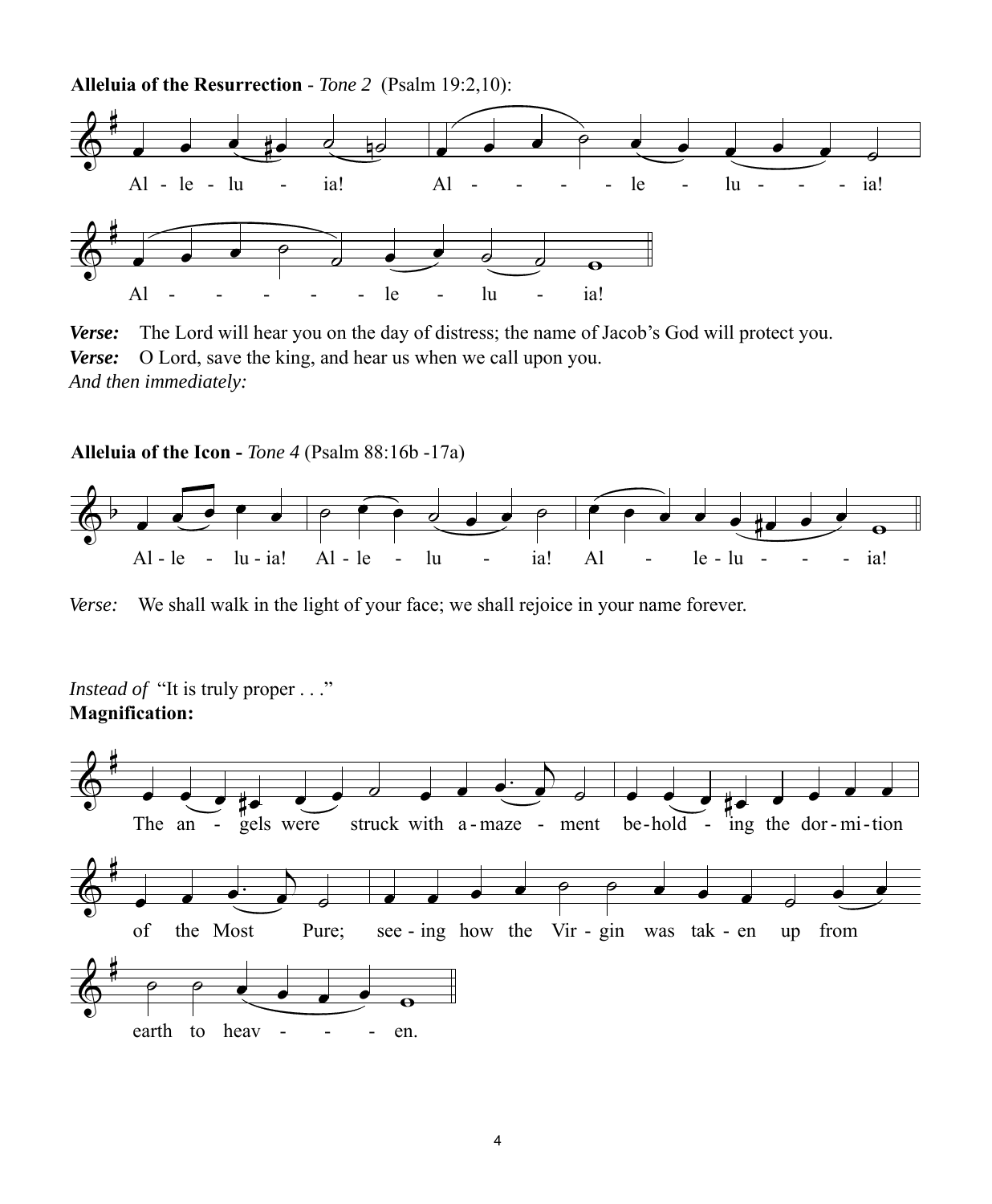## **Irmos:** *Tone 6 Irmos, simple setting*

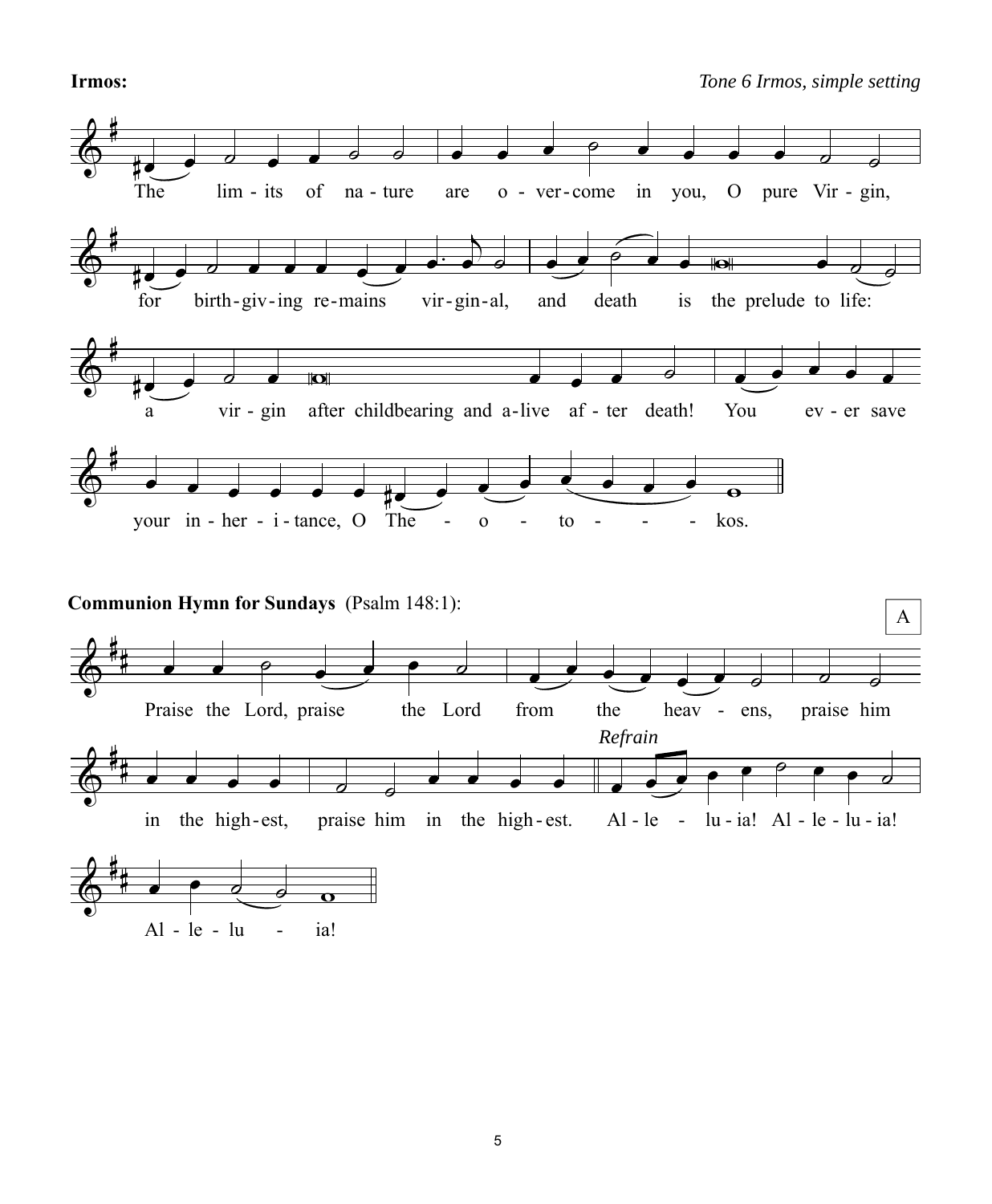